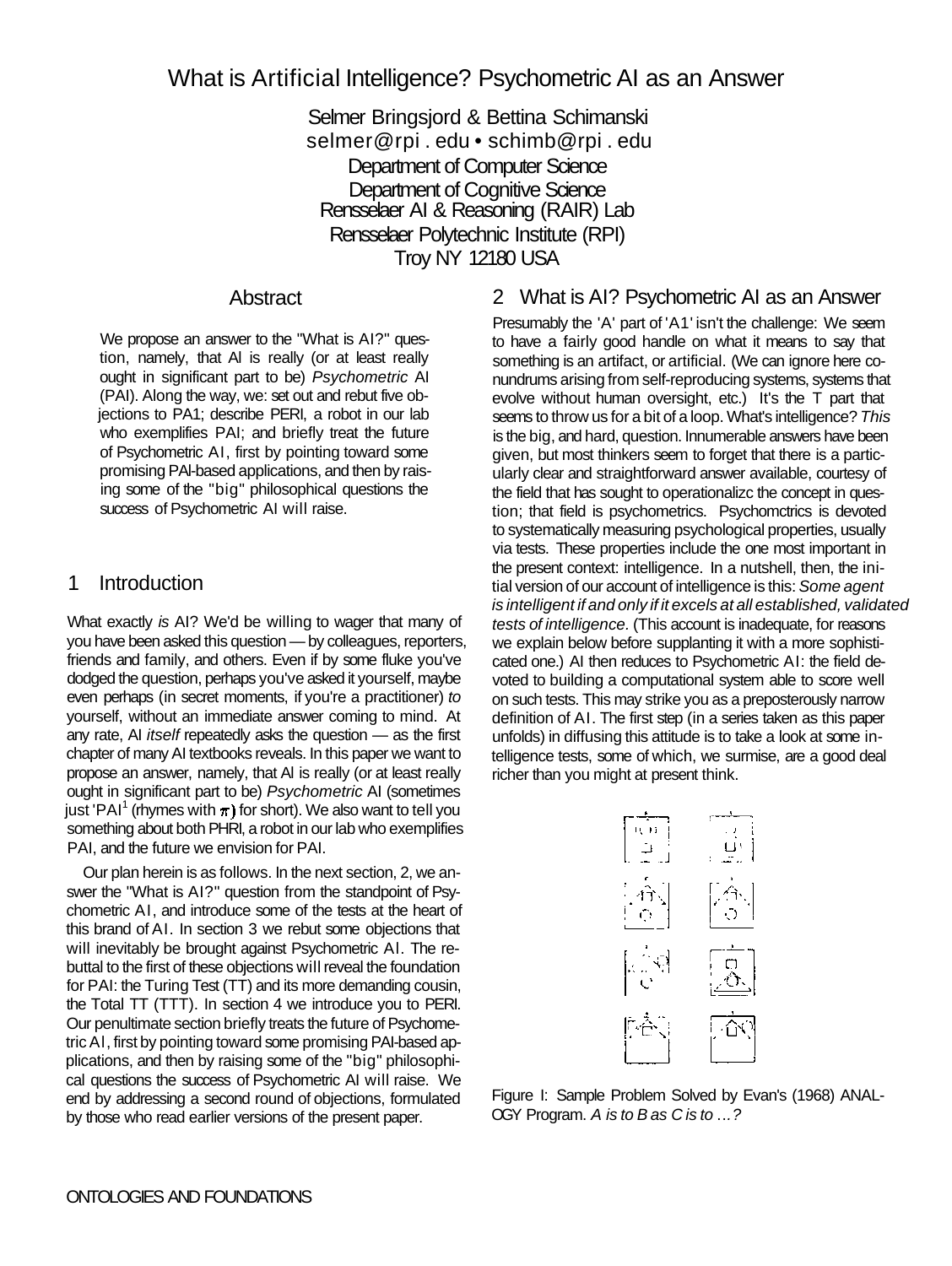In the early days of AI, Psychometric AI was at least implicitly entertained. After all, in the mid 1960s, the largest Lisp program on earth was Evans' 1968 ANALOGY program, which could solve problems like those shown in Figure 1. Evans himself predicted that systems able to solve such problems would "be of great practical importance in the near future," and he pointed out that performance on such tests is often regarded to be the "touchstone" of human intelligence. Unfortunately, ANALOGY simply hasn't turned out to be the first system in a longstanding, comprehensive research program: after all, we find ourselves, at present, trying to start that very program. What went wrong? Well, certainly Psychometric AI would be patently untenable if the tests upon which it is based consist solely of geometric analogies. This point is entailed by such observations as this one from Fischler & Firschein 1987:

If one were offered a machine purported to be intelligent, what would be an appropriate method of evaluating this claim? The most obvious approach might be to give the machine an IQ test. ... However, [good performance on tasks seen in IQ tests would not] be completely satisfactory because the machine would have to be specially prepared for any specific task that it was asked to perform. The task could not be described to the machine in a normal conversation (verbal or written) if the specific nature of the task was not already programmed into the machine. Such considerations led many people to believe that the ability to communicate freely using some form of natural language is an essential attribute of an intelligent entity. ([Fischler *&* Firschein, 1987], p. 12)

Unfortunately, while this quote helps explain why ANAL-OGY in and of itself didn't ignite a research program to drive AI, Fischler & Firschein apparently are familiar with only what we call narrow, as opposed to broad, intelligence tests. Arguably, this distinction goes back to Descartes' (descartcs.haldane.ross.voll, p. 116) claim that while a machine could in the future pass any test for a particular mental power, no machine could pass a test for any mental power whatsoever. This rather speculative claim can be seen to be cashed out in two different and longstanding views of intelligence within psychology: Thurstone's 1938 and Spearman's 1927. In Thurstone's view (put barbarically), intelligence consists in the capacity to solve a *broad* range of problems, e.g., verbal analogies, geometric analogies, digit recall, story understanding, commonsense reasoning, arithmetical calculation, and so on. In Spearman's view (again, put roughly), intelligence is a specific, *narrow,* underlying capacity (notoriously) referred to as *g,* summoned up to the highest degree when solving highly focused and abstract problems like those ANALOGY solved. The most famous set of "g-relevant" problems is the tightly guarded and much-used Raven's 1962 Progressive Matrices, or just 'RPM.' An example of a problem from RPM is shown in Figure 2, which is taken from [Carpenter *et al.,* 1990]. As part of PERI, we have built theorem prover-based agents able to infallibly crack not only geometric analogies, but RPM items they have never seen before (Figure 2 shows part of an OTTRR [Wos *etal, 1992]* proof that serves to identify the solution). (The algorithms deployed by these agents were devised as part of contracted research for The Educational Testing Service, or ETS.) It is much harder

to build agents able to solve broad tests of intelligence ETS tests that include sub-tasks demanding the kinds of communicative capacities Fischler & Firschein have in mind.



Figure 2: Simple RPM Problem "Cracked" by RA1R Lab's PERI

Psychological Corporation's popular WAIS (Wechsler Adult Intelligent Scale) is a paradigmatic example of a broad intelligence test that includes the full array of "Thurstonean" sub-tests (the complete array is enumerated in Baron 2000). While we don't have enough space to explain all these sub-tests, we point out that Fischler & Firschein's criticism of simplistic versions of Psychometric AI certainly evaporates in the face of the WAIS. That this is so follows from the sub-test on the WAIS known as "Comprehension," in which, in ordinary conversation, subjects are asked fiendishly tricky "general knowledge" questions. For example, examinees might be asked to explain why the tires on automobiles are made of rubber, rather than, say, plastic. Perhaps you'll agree that such a question would make a nice challenge to any system purported to have commonsense intelligence. Were CYCORP (http://www.cyc.com) to herald a system having general, common-sense intelligence, the WAIS would be a vehicle for verification. There are other sub-tests on the WAIS that are just as challenging.

With help from additional researchers in the RAIR Lab, we are in the process of "cracking" the WAIS, by way of the design and construction of PERI. The sub-test we have cracked most recently is "Block Design:" PERI, when given any configuration of blocks in the space of all possible ones, deduces the solution in under a second of CPU time, and proceeds to assemble this solution with its manipulator/gripper. In section 4 we provide some details about PERl's exploits. (Readers wanting to peek ahead should see Figures 4, 5, 6, and 7.)

At present we are tackling the much more difficult subtest "Picture Arrangement," which requires of examinees that they arrange jumbled snapshots to form coherent stories. (For readers wanting to look ahead, a home-grown example is shown in Figure 3. For legal reasons, actual WAIS examples cannot be shown.) Here our research attempts to make use of prior work in story generation (e.g., Bringsjord & Ferrucci 2000).

We anticipate that some will insist that intelligence tests, even broad ones, are still just too narrow, when put in the context of the full array of cognitive capacities seen in *homo sapiens.* Well, we agree! But we are understanding intelligence, from the standpoint of psychometrics, to include many varied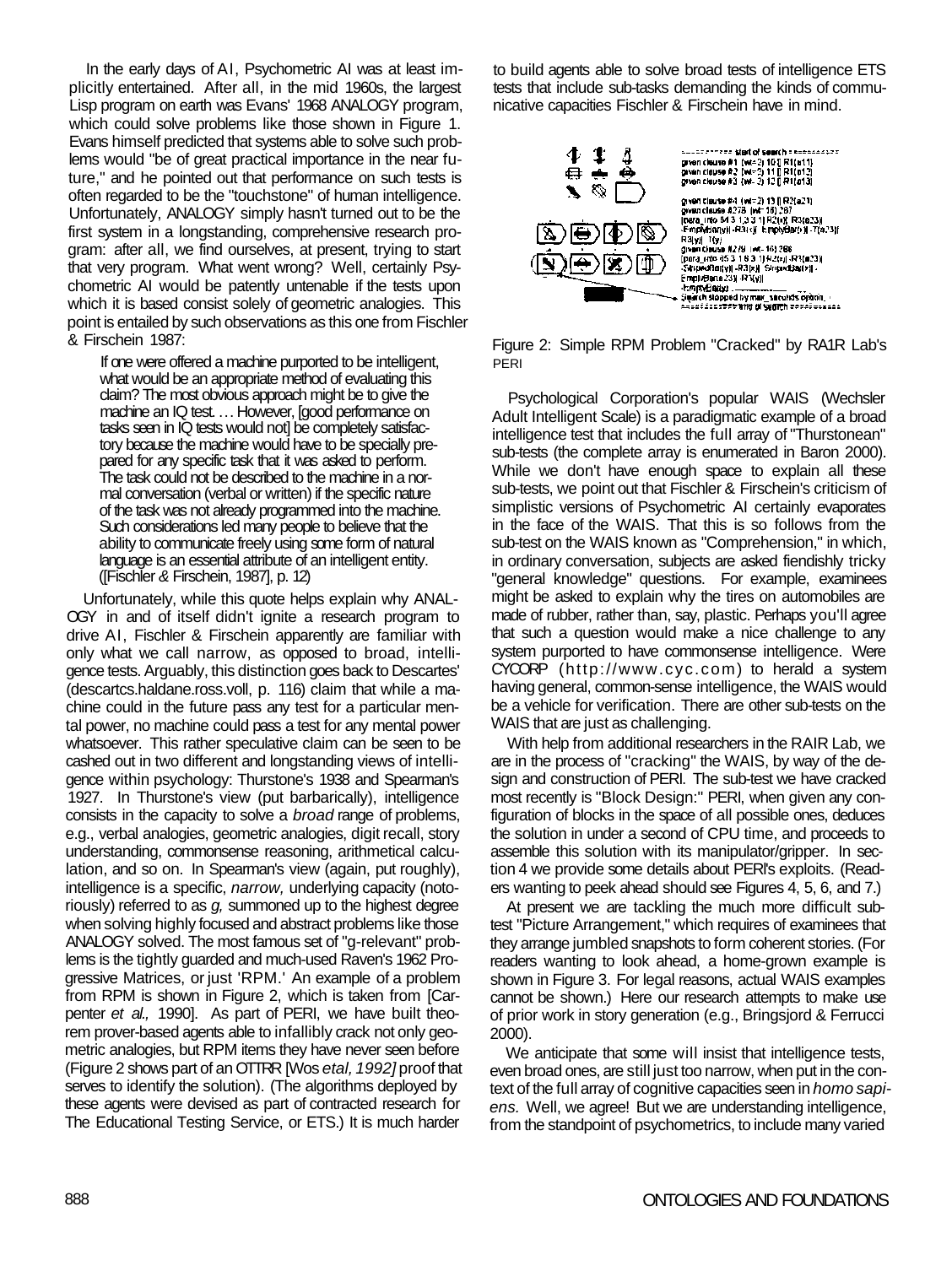

Figure 3: *Examinees must arrange to make a coherent story.* 

tests of intellectual ability. Accordingly, we now move to a less naive definition of PAI:

Psychometric Al is the field devoted to building information-processing entities capable of at least solid performance on all established, validated tests of intelligence and mental ability, a class of tests that includes not just the rather restrictive IQ tests, but also tests of artistic and literary creativity, mechanical ability, and so on.

This definition replaces the old, provisional one: the new definition, when referring to tests of mental ability, is referring to much more than IQ tests. For example, following Sternberg, someone with much musical aptitude would count as brilliant even if their scores on tests of "academic" aptitude (e.g., on the SAT, GRE, LSAT, etc.) were low. But specifically what sorts of additional tests would be involved? We don't have space to canvass the myriad tests that psychometricians have validated. To give a quick sense of how latitudinarian (and therefore challenging) Psychometric AI is intended to be, we mention The Torrance Tests of Creative Thinking [Torrance, 1990; 1988]. This test comes in both "visual" and "verbal" forms. In the visual form, test takers are asked to draw pictures (often by enriching existing sketches); in the verbal form, test takers are asked to write — creatively. For example, one of the activities subjects engage in on the verbal test is the following.

Most people throw their tin cans away, but they have thousands of interesting and unusual uses. In the spaces below and on the next page, list as many of these interesting and unusual uses as you can think of. Do not limit yourself to any one size of can. You may use as many cans as you like. Do not limit yourself to the uses you have seen or heard about; think about as many possible new uses as you can. (From the verbal version of [Torrance, 1990].)

Believe it or not, after the Torrance Test is administered, one can send it out to be professionally judged by fixed and reliable criteria. Building an intelligent agent capable of scoring well on the Torrance Test is a tall order, but some researchers hitherto unaware of Psychometric Al are apparently in the process of working specifically toward this aim, and variants thereof (e.g. see Bringsjord & Ferrucci 2000 and Bringsjord 1998).

#### 3 Objections

*Objection J: "Can you be serious? PAI is so idiosyncratic!"*  Recall that we mentioned at the outset that AI textbooks tend to be self-reflective. Let's look a bit at some of these volumes. Doing so will reveal that Psychometric AI is far from idiosyncratic, because it is (at least arguably) a generalization of a longstanding answer to the "What is AI?" question, namely, the answer that appeals to the Turing Test (TT) and its relatives. To see this answer in action, let's turn t*o AIMA* [Russell & Norvig, 1994], which tells us that there arc four general, different ways to define intelligence (pp. 4-8): we can say that an entity is intelligent if and only if it "thinks like humans", "acts like humans", "thinks rationally", or "acts rationally."

Russell & Norvig 1994 opt for the fourth route, but we want to draw your attention to the first and third ones, which don't seem exactly promising, because 'thinking' is probably no clearer than 'intelligence.' However, Turing came up with the test that now bears his name precisely because he found the concept of thinking hopelessly vague. As Russell and Norvig point out, TT and other more stringent tests, e.g., Stevan Harnad's 1991 *Total* Turing Test (in which a passing robot must display not only human-level linguistic performance, but sensorimotor performance at this level as well), provide a way to clarify the first route in the quartet. Specifically, it can be said that AI is the field devoted to building artificial entities (or systems) able to pass TTT.

We could go on to present case after case in which TT or variants are used to define AI (e.g., see Ginsberg's 1993 introductory Al text), but perhaps you will agree that whether or not you affirm the TT-based answer to the "What is AI?" question, you have to admit that Turing, by the lights of a good many, is definitely on to something. But what, exactly? Well, no doubt there is more than one reason for the apparent immortality of the TT. But surely one reason for its longevity is simply that it's a clean, crisp *test.* Tests are attractive in no small part because they have determinate starts and ends, and yield concrete verdicts that can silence unproductive debate. (Of course, computability theory relics heavily on tests. E.g., when we say that a set *A* is decidable, we are among other things saying that we can successfully apply a test to some object *o* in order to determine whether or not  $o \in A$ .) Turing's 1950 goal in his seminal "Computing Machinery and Intelligence" was indeed to supplant the maddeningly vague "Can a computing machine think?" with "Can a computing machine pass the Turing test?" We're not concerned here with whether he reached his goal. Rather, the idea is that PAI extends and clarifies Turing's approach.

*Objection 2: "But Don 't TT and TTT Subsume Psychometric AI?* " We offer a three-part rebuttal: (1) In an attempt to build a robot able to pass for a human, certainly "divide and conquer" is a prudent strategy, and Psychometric AI automatically enforces that methodology: tests are crafted to check for different capacities in focused fashion. Since all topics are fair game in TT and TTT, they have much less value as engineering goals. (2) There is another reason why PAI can be viewed as a helpful generalization of the Turing/Harnad approach. This reason is that, let's face it, neither TT nor TTT is currently a meaningful objective: they are both gi-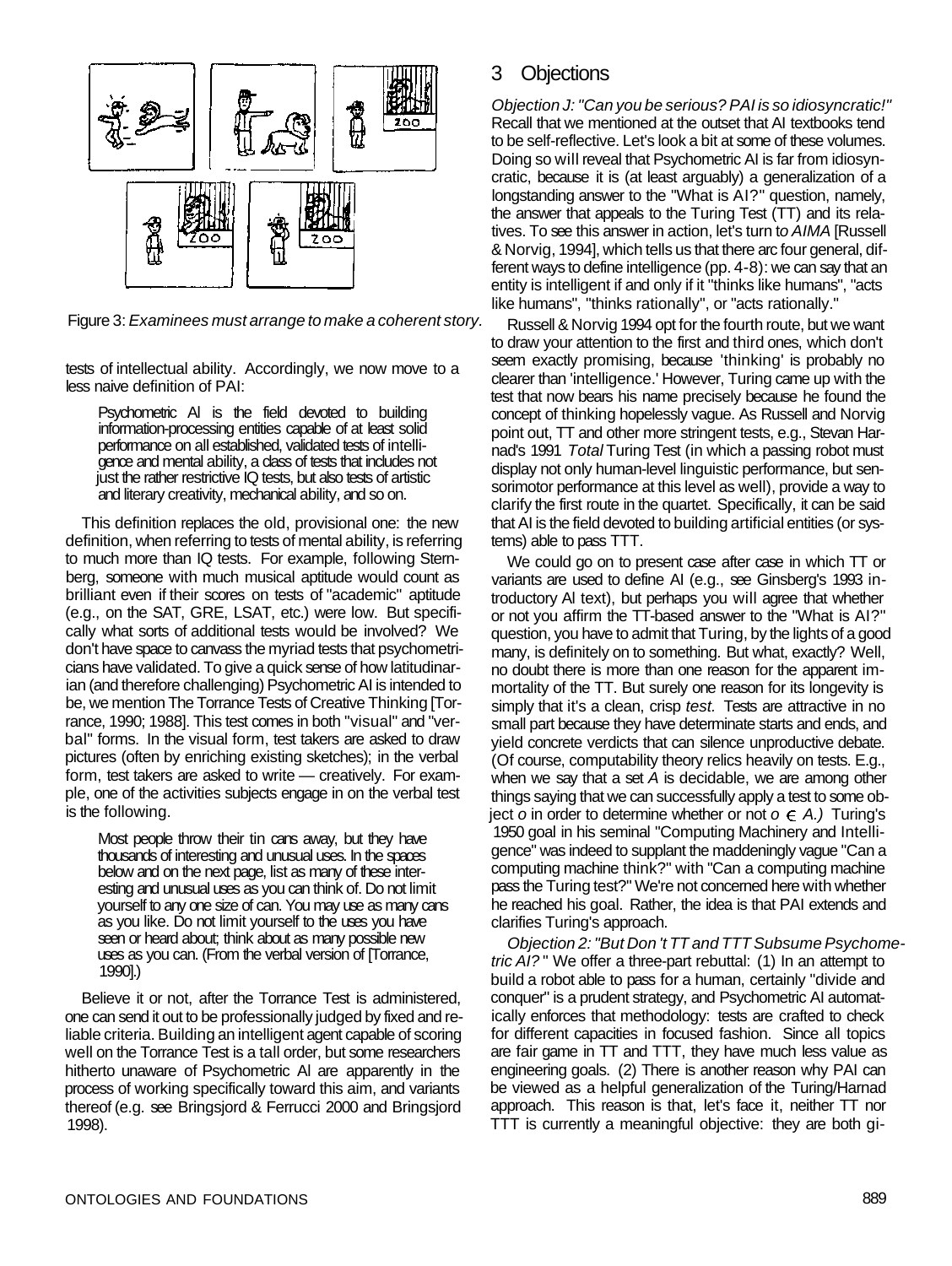gantically ambitious goals, so much so that no one has really made any progress toward reaching them. (At *Turing 2000,*  the conference held at Dartmouth to commemorate both Turing's 1950 prediction that a TT-passing machine would be created before the new millennium and Al's inaugural 1956 conference at Dartmouth, no system better at conversation than a toddler appeared.) Psychometrics offers us an abundance of tests, many of which are *reasonable* challenges for an artificial agent. Psychometric Al appropriates these tests. (3) The tests in question haven't been picked out of thin air. These tests allow us to look into the heart of mind/brain. That's the beauty and power of tests, when they have been empirically and statistically validated. Tests have a gem-like character, and PA1 piggybacks on this. Given this, if we build an agent able to pass established tests, we can be fairly confident that as a welcome side-effect we will have an agent capable of many significant higher-level feats.

*Objection 3: "But AI has applications that need to be built!* "Of course. And Turing wasn't saying all that anybody would work on was passing the TT. After all, few work directly on building an agent able to pass it. An agent able to pass the tests in question will have the capacity to provide the desired applications. Momentarily we present some applications we are working toward that stem directly from PAL

*Objection 4: "But PAI will only tap logicistAI!*" Actually, the tasks in question will *unite* logicist and sub-symbolic approaches. For example, "Block Design" on the WAIS requires robotic manipulation, and therefore cognitive processing that is rapid and reactive. This processing is not reasoning-based in PERI. The same can be said for PERI'S vision and speech systems.

*Objection 5: "Butplenty of Al researchers don't do PAI'"*  This objection can be fleshed out as follows: "1 fail to sec how you can be seriously proposing a foundation for AI, given that plenty of AI researchers don't deal with tests of any kind. Would we be wrong in regarding such people to be doing AI?"

This is an important objection. It raises the general question of whether we are promoting Psychometric AI as descriptive or prescriptive. Do we mean to suggest that AI is *in fact* PAI? Or do we mean to maintain that Al *ought* to be, or at least be viewed as, PAI?

The answer is this: Our overall claim about Psychometric Al is that it's *both* descriptive *and* prescriptive. If an AI application is sufficiently ambitious, we hold that Psychometric AI will automatically kick in: the theory is descriptive, in that the developers will inevitably modularize the challenge, and set about building sub-agents that successfully negotiate the tests associated with these modules. On the other hand, if the Al application is a "humble" one, it probably itself constitutes a miniature test: our claim is once again that PAI is descriptive. But how is it then that the theory is also prescriptive? Well, again, we submit that R&D dedicated to building testtaking agents will produce building blocks for accomplishing some very helpful systems. Some examples of such systems are presented in section 5. But first, as planned, we say a few things about PERI.

## 4 The Robot PERI

PERI, whose name stands for "Psychometric Experimental Robotic Intelligence," is a system capable of logic/reasoning, vision, physical manipulation, speech, and hearing. It is important to note that PERI was not designed to simulate how a human thinks. Our work in connection with this robot is AI, not cognitive modeling.

PERI interacts with the environment via its fivc-degree-offreedom vertically articulated mechanical arm, a SCORBOT-ER IX model from the Intelitek Corporation, and a pneumatic two-finger parallel grippcr which can either be completely open or closed around an object. Its vision is based' on the output of a Sony Black-and-White XC55 Video Camera and Cognex MVS-8100M frame grabber. PERI'S speech is transmitted through computer speakers and it hears through a microphone attached to the speaker's head while using the Dragon Naturally-Speaking Professional Solutions Version 6.0 software. At the core of PERI resides its brain and nervous system — a complex Lisp program and an associated Scorbot Advanced Control Language Library. Due to the lack of space, this is as much technical detail as we can prudently reveal about PERI.

The rest of this section will focus on the Block Design task and PERI'S success with it. PERI can not only solve the particular Block Design problems in the WAIS, but any Block Design puzzle given to it. For legal reasons we are unable to disclose the Block Design task from the WAIS, therefore we discuss another similar yet even more challenging block puzzle (courtesy of the Binary Arts Corporation). (In the intents of space, and in keeping with the "Philosophical Foundations" category under which this paper falls, we leave aside the mathematization of the WAIS block puzzle and the harder one from Binary Arts. For ease of exposition, we refer to the space in question as *S.)* 



Figure 4: One Puzzle Block Folded Out

In this particular puzzle there are a total of four blocks, each of which is different. There are only three colors (pink, purple, and yellow) used to make the design on each side; that design is either a combination of up to four triangles or one solid color. This is done merely to give a specific color to each edge of a block. In fact, all the sides of all four cubes are different from one another. This means there are a total of 24 unique sides. Refer to Figures 4 and 5 for a closer look.

The task is, after having been presented with the cubes for the first time, to place them together so that every edge that touches another is the same color. All cubes must be used, but obviously there are quite a few different solutions. One solution is shown in Figure 6. Does the task sound easy to you? If so, you are supremely confident. While PERI solves the hard-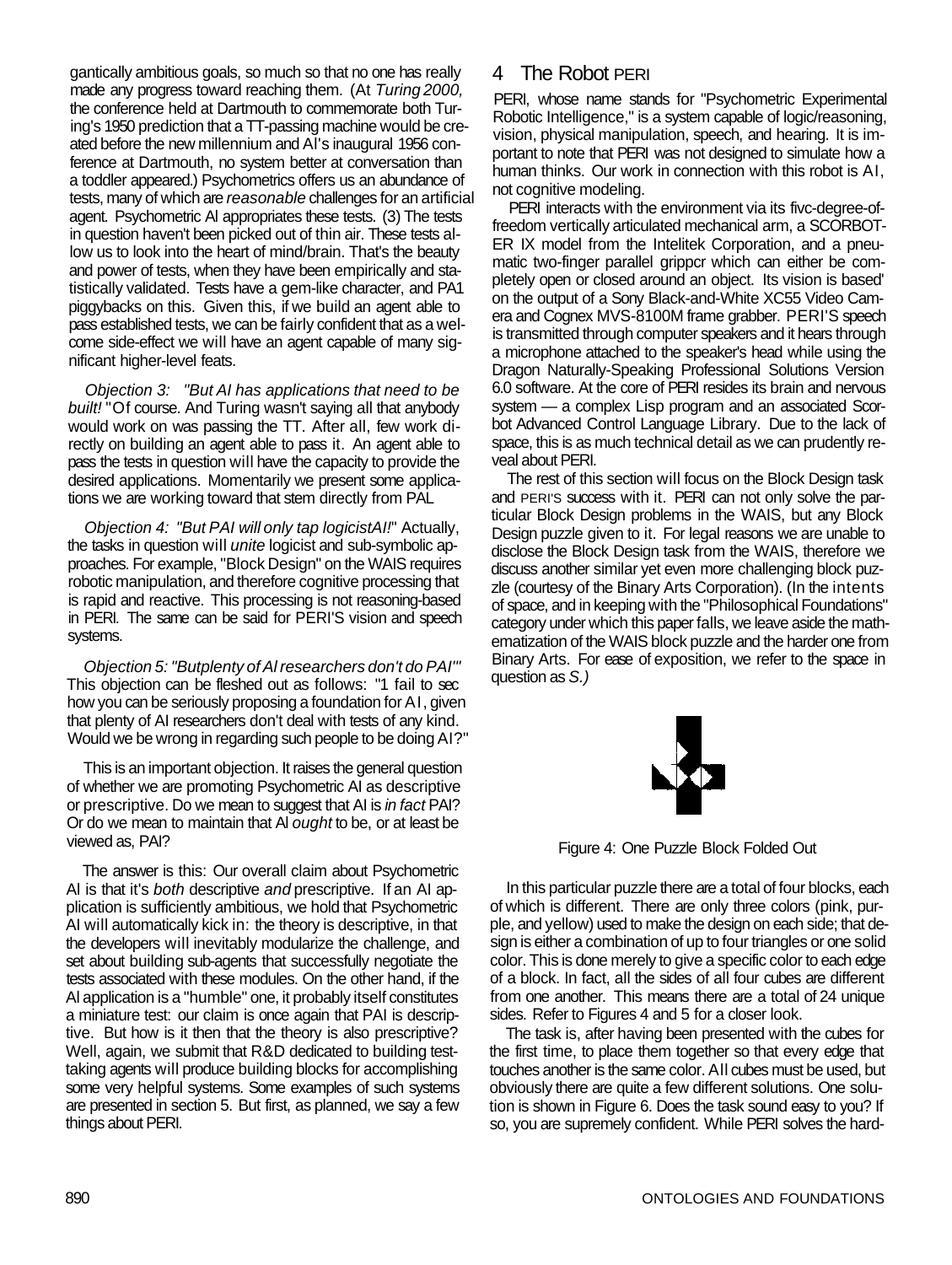

Figure 5: Blocks (from Binary Arts' # 5766) Scattered

est configuration in a matter of seconds, after having visually examined the blocks, in our experience it can take a clever human several long minutes, if not a half hour, to conquer the entire task. Figure 7 shows PERI assembling a solution.



Figure 6: A Solution to Binary Arts Corp.'s Puzzle 5766

The same basic algorithm (described below) that PERI uses for the WAIS Block Design task can be used to solve any such puzzle in the overall mathematical space  $(\approx 3D \text{ reg}-1)$ ular solid with each side having a characteristic capturable in extensional first-order fashion). The first step is to encode the pieces as declarative information about geometric shapes in PERl's "mind." Before the test is administered to a human participant, he is given a chance to examine the blocks (or other shapes), as would PERI. What follows is a general algorithm which PERI can apply to any 3D physical shapes within a limit of size (i.e., which its gripper can properly hold and manipulate).

General Algorithm fur "Cracking" any 3D Block Design in *S* 

- 1. Document original pieces by color, dimension, characteristics on each side, and total number.
- 2 Input goal configuration (a picture that will need to be deciphered)
- 3. Partition the goal into distinguishable pieces that match similar aspects of those that are available pieces in the original. Start first with the entire goal as one piece. Some aspects of the pieces may be ignored at this stage.
- 4. Once the goal has been partitioned, determine if original puzzle pieces match the partitioned ones If not, go back to step 3 and partition it into two pieces, three pieces, etc. (An exceedingly large cutoff is imposed to handle cases where no partitioning is valid, otherwise non-halting is possible.) If there are matching original puzzle pieces to the goal partitioning, go on to step 5.
- 5. Start with a goal piece and match it to an original piece that has not yet been used There will be a finite search for each matching piece since step 4 has been passed, indicating the goal is known to be solvable. When a match is found, the onginal piece is physically added to the solution "arena" by char $\langle x, y \rangle$  positioning of the onginal piece as well as the angle, side, or any other necessary aspect. Continue the present step until no more pieces in the goal exist that need a match.

In the case of the puzzle from the Binary Arts Corporation, the goal configuration is not specified ahead of time (as it is in the WAIS). Therefore, we assume that the goal is given ahead of time and are then able to use the above general algorithm without any modification. PERI can solve the original version of Binary Arts' puzzle; however, the original version doesn't correspond to the WAIS Block Design task, the cracking of which was our goal. The next challenge PERI faces is the more difficult "Picture Arrangement" subtask of the WAIS, which is discussed in the next section.



Figure 7: PERI Solving a Block Design Puzzle

## 5 The Future of Psychometric AI

We very briefly offer some thoughts on the future of PAI, from the standpoints of both applications and philosophical foundations.

Much of our prior Al work in automated test generation has been supported by ETS, in connection with wide-scale "high stakes" tests. Our efforts to crack the WAIS should lead to systems able to generate both new items for other established tests, and new tests. In general, it seems to us that there is a growing symbiosis between AI and the test industry. It isn't just the generation side that holds promise: essays written by examinees taking the Educational Testing Service's GMAT (Graduate Management Admission Test) are now read and graded by machine (though there is human input as well), and this trend promises to accelerate. Another application is the use of tests as security devices. For example, our work in Psychometric AI yields a fairly rigorous account (presenta-<br>tine of which in hoursel the season of the expression of what

tests a machine can solve, versus what tests positively stump machines, but are solvable by humans. This account can be used, for instance, to devise tests designed to weed out troublesome softbots from human users in situations where hackers attempt to build bots in order to overwhelm online systems (e.g., polling systems).

We believe that the "Picture Arrangement" task (see again Figure 3) provides a helpful microworld for another application: the problem of threat anticipation in the the intelligence community. Currently, ETS is supporting research in our lab devoted to augmenting the predictive power of intelligence analysts, as that power is described, for example, in [Heuer, 1999]. However, we intend to pursue a new dimension in this work, one based on the notion that predicting what (say) a terrorist will do is in significant measure the completion of a story based on "snapshots" earlier in the "narrative" in which the terrorist is an actor. Our attempt to enable PERI to crack "Picture Arrangement" is the first step in the exploration of this new dimension. In our initial work on this problem, once a snapshot in a group like that shown in Figure 3 is selected, a search for a consistency proof that a particular successor is possible under narrative constraints is fired. If a proof is found, the successor is selected, and the process iterates. Narrative constraints are declarative formalizations of plots, themes, and characters.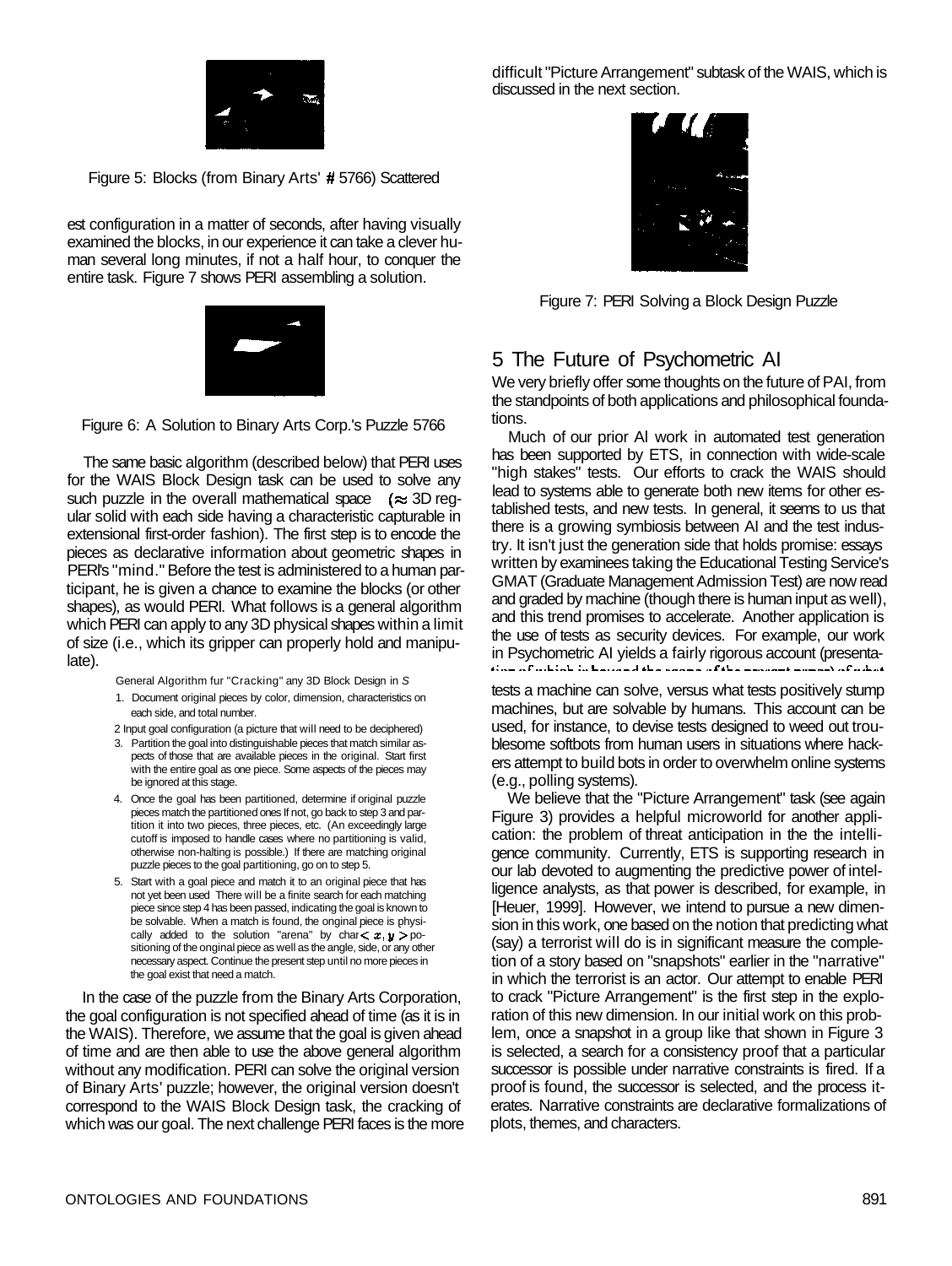We end by briefly discussing two philosophical issues raised by Psychometric AI.

It's perhaps not uninteresting to ponder the philosophical consequences of a future PERI able to excel on *all* established tests. Would we declare PERI in this case to be a bona fide genius? Or would we instead infer that since a "mere" machine is displaying such mastery, human intelligence must go well beyond what can be tested for? We don't have the answers to such questions, but we will be doing our best, through concrete engineering, to raise these questions. We suspect that the degree to which these questions are debated will relate directly to the degree to which our engineering (and those joining us) succeeds.

Finally, we point out that Psychometric AI seems to clarify the dividing line between so-called "Strong" and "Weak" AI. This is so because PAI is fundamentally driven by how things *appear,* not by whether or not some invisible property is in play. "Weak" AI strives for artifacts which, as a matter of directly observable fact, display certain behaviors. "Strong" AI, on the other hand, aims for machines having such mysterious properties as consciousness and qualia. The distinction can be traced back to the "Objection from Consciousness" in Turing's 1950 defense of TT. The objection is famously encapsulated in Professor Jefferson's Lister Oration of 1949:

Not until a machine can write a sonnet or compose a concerto because of thoughts and emotions felt, and not by the chance fall of symbols, could we agree that machine equals brain — that is, not only write it, but know that it had written it. No mechanism could feel (and not merely artifically signal, an easy contrivance) pleasure at its successes, grief when its valves fuse, be warmed by flattery, be made miserable by mistakes, be charmed by sex, be angry or depressed when it cannot get what it wants, (p. 17 of Turing 1950)

Turing responds: "This argument appears to be a denial of the validity of our test." Precisely! He goes on to stick to his guns: he proclaims that if the computer produces the kind of language normally taken to justify ascriptions of consciousness (and he gives examples of such language in connection with a deep understanding of Shakespeare), we ought to go ahead and make those ascriptions: we ought to hold that the computer *is* conscious. Psychometric AI and "Weak" AI are firmly in this camp. If there is some sensible, established test for consciousness, if *appearance* is both demanded and supplied, then members of this camp confidently declare the underlying properties to be in place. In light of this, we readily admit that some proponents of "Strong" AI will not be fans of Psychometric AI. Our readers must judge whether or not that is a virtue or a vice for the form of AI we have defended.

## 6 Objections — Second Round

*Objection 6:* "You argue that your approach is much in line with Turing's TT and Hamad's TTT, yet those two are concerned with machines behaving like humans, whereas Psychometric AI is concerned with doing *well* on IQ tests (and the like), which many humans obviously do not necessarily do! One crucial question which surprisingly you don't address at all is: What are the cognitive limitations that stop us from doing much better on such tests? Should similar limitations

be put into PAI systems just to make their performance more human-like and thus give them a chance to behave humanlike (and pass TT and TTT), or should PAI systems be built to perform as well as possible (but without a chance of passing TT and TTT)? Should PAI, for example, be concerned with building mediocre chess players with human-like limitations instead of really good ones (assuming that chess could count as some kind of test). And if so, wouldn't PAI have to be cognitive modeling (including modeling of limitations), not "just" AI, contrary to what you say (at least about your work with PERI)?"

Rest assured that we are doing AI first and foremost; cognitive modeling is subsidiary, and can be derived from success on the AI front. This objection is plagued by a *non sequitur.* it doesn't follow from the fact that PAI aims at perfectperforming artificial test-takers that there is there no chance of such systems passing TT and TTT. As an engineering technique, it is wise to "crack" tests via algorithms that can enable us to build artificial agents able to perform flawlessly on them. Once that is accomplished, it will be easy to "desmart" these agents to produce ones able to match any level of poor performance seen in the human sphere. As Turing (1950) pointed out, if a robotic interlocutor in the TT is sufficiently smart, a query to it like "What is 13,567,890,399 x  $23,456, 899, 221$ ?" will return a suitably incompetent (= humanesque) response (e.g., "1 would need my trusty calculator for that!"), despite the fact that the machine has the power to produce the correct answer instantly.

*Objection* 7: "I think you are making a mistake in the end by identifying your approach with 'Weak AI,' which according to Searle is just the claim that computers are (merely) useful tools in the study of mind. The position of'Strong AI,' on the other hand, claims that computers (or computer programs) actually can have human-like mental states (if running the right program). You argue that ascriptions of consciousness (etc.) to computers (or computer-controlled robots) could and should be made, and that in my opinion puts you in the 'Strong'AI camp."

Unfortunately, our critic misunderstands the distinction between "Strong" and "Weak" AI. "Strong" AI is indeed the view that cognition (including subjective awareness or phenomenal consciousness) is computation, and that an appropriately programmed information processing machine operating at or below the Turing Limit can literally *be* subjectively aware. "Weak" AI holds that though the external behavior of such machines might convince external observers to ascribe subjective awareness to them, such machines can't possibly have the relevant mental states. Some opponents of "Strong" AI, such as Bringsjord himself, are actively seeking to engineer artifacts (such as PERI himself!) that would convince everyone (or at least *nearly* everyone) that such artificial creatures are literally subjectively aware! — so the objection obviously rests on a confusion (see Bringsjord 1992, Bringsjord & Ferrucci 2000, and the just-published Bringsjord & Zenzen 2003).

Some additional objections are inevitable. We have space here to but rebut some of them in rapid-fire fashion. More thorough rebuttals are of course forthcoming, in a more capacious venue.